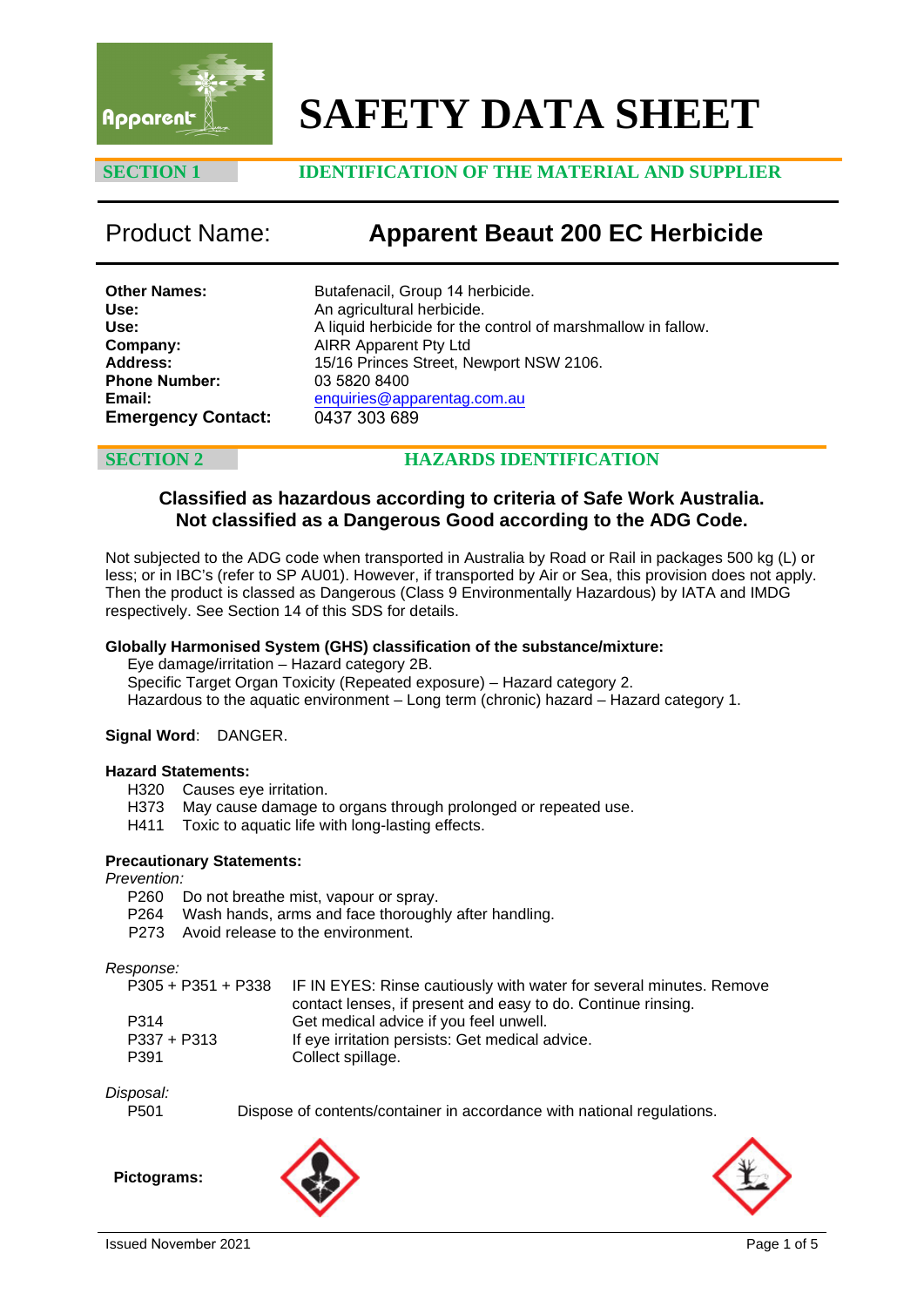# **SECTION 3 COMPOSITION/INFORMATION ON INGREDIENTS**

# **Ingredients:**

*CHEMICAL CAS NUMBER PROPORTION* Butafenacil 134605-64-4 200 g/L Polyethanoxy (15) tallow amine <br>Other ingredients determined not to be hazardous **61791-26-2** Balance Other ingredients determined not to be hazardous

# **SECTION 4 FIRST AID MEASURES**

# **FIRST AID**

- **Ingestion:** If swallowed, DO NOT induce vomiting. Seek medical advice and show the product label or container.
- **Eye contact:** Immediately hold eyes open and wash with copious quantities of clean water until chemical is removed. Eyelids to be held open. Remove contact lenses after the initial flushing and continue flushing to ensure chemical is removed. If effects occur and persist, consult a physician, preferably an ophthalmologist.
- **Skin contact:** Remove contaminated clothing, including footwear. Wash skin with soap and water. Contaminated clothing should be laundered before reuse.
- **Inhalation:** Remove from exposure and observe until recovered. If effects persist, seek medical advice.

**SECTION 5 FIRE FIGHTING MEASURES**

**Specific Hazard:** Product is a combustible liquid. Flash point > 80°C.

**Extinguishing media:** Foam, CO2 or dry chemical. Soft stream water fog if no alternatives. Contain all runoff.

**Hazards from combustion products:** Product will decompose when burnt and will emit toxic fumes. Eruption of containers is likely if confined at high temperatures. Intact containers exposed to excessive heat should be cooled with water to reduce drum pressure.

**Precautions for fire-fighters and special protective equipment:** Isolate fire area. Evacuate downwind. Wear full protective clothing and self-contained breathing apparatus. Do not breathe or contact smoke, gases or vapours generated. Hazchem code •3Z.

# **SECTION 6 ACCIDENTAL RELEASE MEASURES**

**Emergency procedures:** In the event of a major spill, prevent spillage from entering drains or water courses. As a minimum, wear cotton overalls buttoned to the neck and wrist (or equivalent clothing), elbow length chemical resistant gloves and face shield or goggles.

In the case of spillage, stop leak if safe to do so, and contain spill. Prevent spillage entering drains or watercourses. Contain and absorb spilled material with absorbent material such as sand, clay, cat litter or material such as vermiculite. Collect recoverable product for use as labelled on the product. Vacuum, shovel or pump contaminated spilled material into an approved container and dispose of waste as per the requirements of Local or State Waste Management Authorities. Keep out animals and unprotected persons. If a significant quantity of material enters drains, advise emergency services. Thoroughly launder protective clothing before storage or re-use.

**Material and methods for containment and cleanup procedures:** To clean spill area, tools and equipment, wash with a solution of soap, water and acetic acid/vinegar. Follow this with a neutralisation step of washing the area with a bleach or caustic soda ash solution. Finally, wash with a strong soap and water solution. Absorb, as above, any excess liquid and add both solutions to the drums of waste already collected.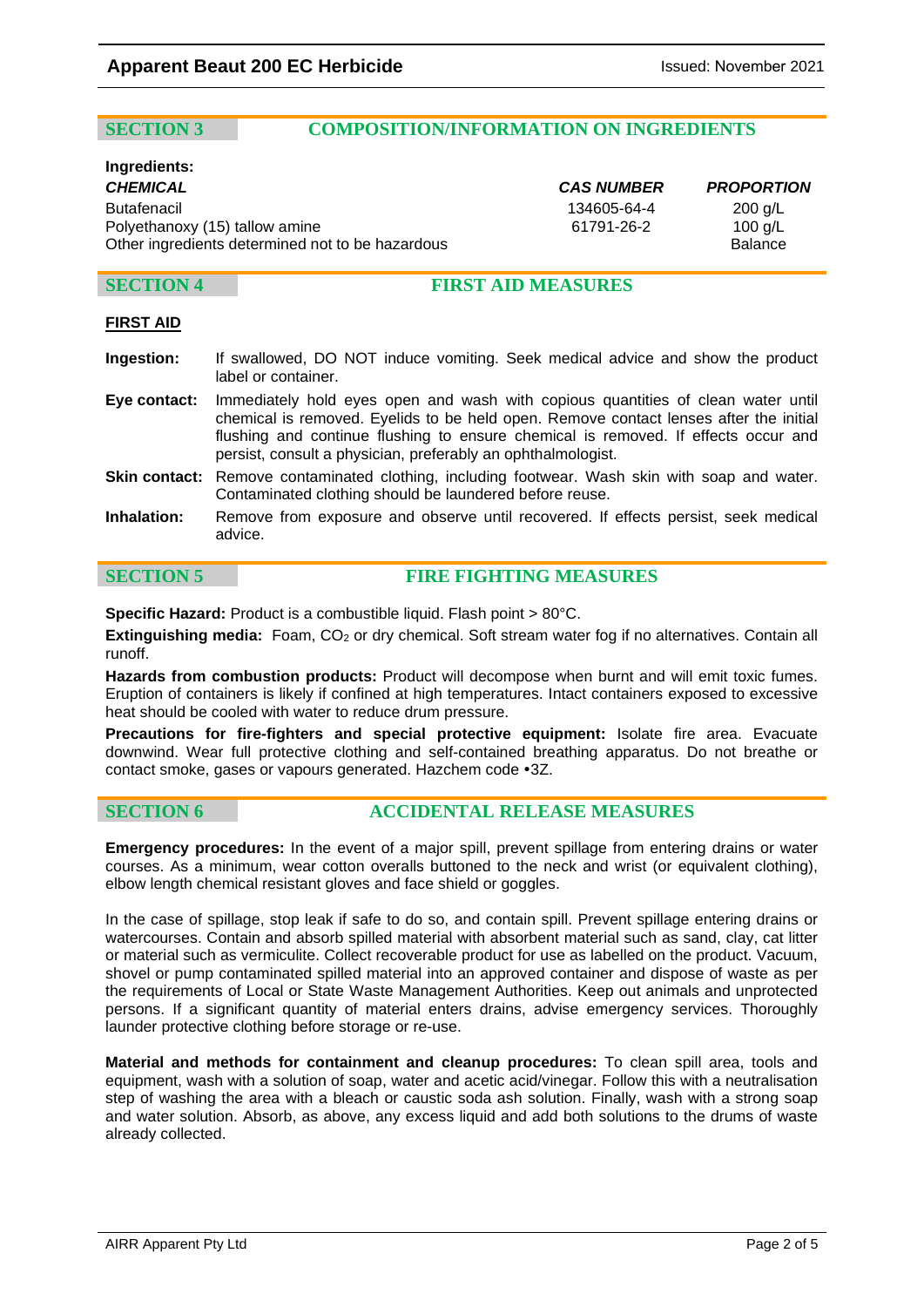**SECTION 7 HANDLING AND STORAGE**

**Precautions for Safe Handling:** Will irritate the eyes. May irritate the skin. Avoid contact with eyes and skin. When using together with other products, consult their label safety directions. When opening the container and using the product, wear cotton overalls buttoned to the neck and wrist (or equivalent clothing), elbow-length chemical resistant gloves and face shield or goggles. If product in eyes, wash it out immediately with water. Wash hands after use. After each day's use, wash gloves, face shield or goggles and contaminated clothing.

**Conditions for Safe Storage:** Store in tightly closed original container in a cool, dry well-ventilated area out of direct sunlight when not in use. This product is a Schedule 5 Poison (S5) and must be stored, transported and sold in accordance with the relevant Health Department regulations. Not classified as a Dangerous Good for transport within Australia by road and rail. Store in the closed, original container in a well-ventilated area away from children, animals, food, feedstuffs, seed and fertilisers. Do not store for prolonged periods in direct sunlight.

# **SECTION 8 EXPOSURE CONTROLS / PERSONAL PROTECTION**

### **Exposure Guidelines:**

Exposure guidelines have not been established for this product,

### **Biological Limit Values:**

No biological limit allocated.

### **Engineering controls:**

Use in ventilated areas. Keep containers closed when not in use.

### **Personal Protective Equipment (PPE):**

When opening the container and using the product, wear cotton overalls buttoned to the neck and wrist (or equivalent clothing), elbow-length chemical resistant gloves and face shield or goggles. If product in eyes, wash it out immediately with water. Wash hands after use.

Personal Hygiene: Will irritate the eyes. May irritate the skin. Avoid contact with eyes and skin. Clean water should be available for washing in case of eye or skin contamination. After each day's use, wash gloves, face shield or goggles and contaminated clothing. Wash skin before eating, drinking or smoking. Shower at the end of the workday.

# **SECTION 9 PHYSICAL AND CHEMICAL PROPERTIES**

| Appearance:                 | Light, yellowish to light brown coloured liquid. |
|-----------------------------|--------------------------------------------------|
| Odour:                      | Characteristic.                                  |
| <b>Boiling point:</b>       | No data available.                               |
| Freezing point:             | No data available.                               |
| <b>Specific Gravity:</b>    | Approximately 1.05 g/L.                          |
| <b>Solubility in Water:</b> | Emulsifies in water.                             |
| pH:                         | $8 - 10$ (1% solution).                          |
| Vapour pressure:            | No data available.                               |
| <b>Flammability:</b>        | Combustible liquid.                              |
| Flashpoint (°C):            | $>80^{\circ}$ C.                                 |
| <b>Poisons Schedule:</b>    | Product is a Schedule 5 (S5) poison.             |
| <b>Formulation type:</b>    | Emulsifiable Concentrate.                        |

# **SECTION 10 STABILITY AND REACTIVITY**

**Chemical Stability:** Product is considered stable in ambient conditions for a period of at least 2 years after manufacture. This product is unlikely to spontaneously decompose.

**Conditions to avoid:** Do not store for prolonged periods in direct sunlight. Avoid strong oxidising agents. Avoid excessive sources of heat and naked flames.

**Incompatible materials:** Keep away from strong oxidizing agents, strong acids or strong bases.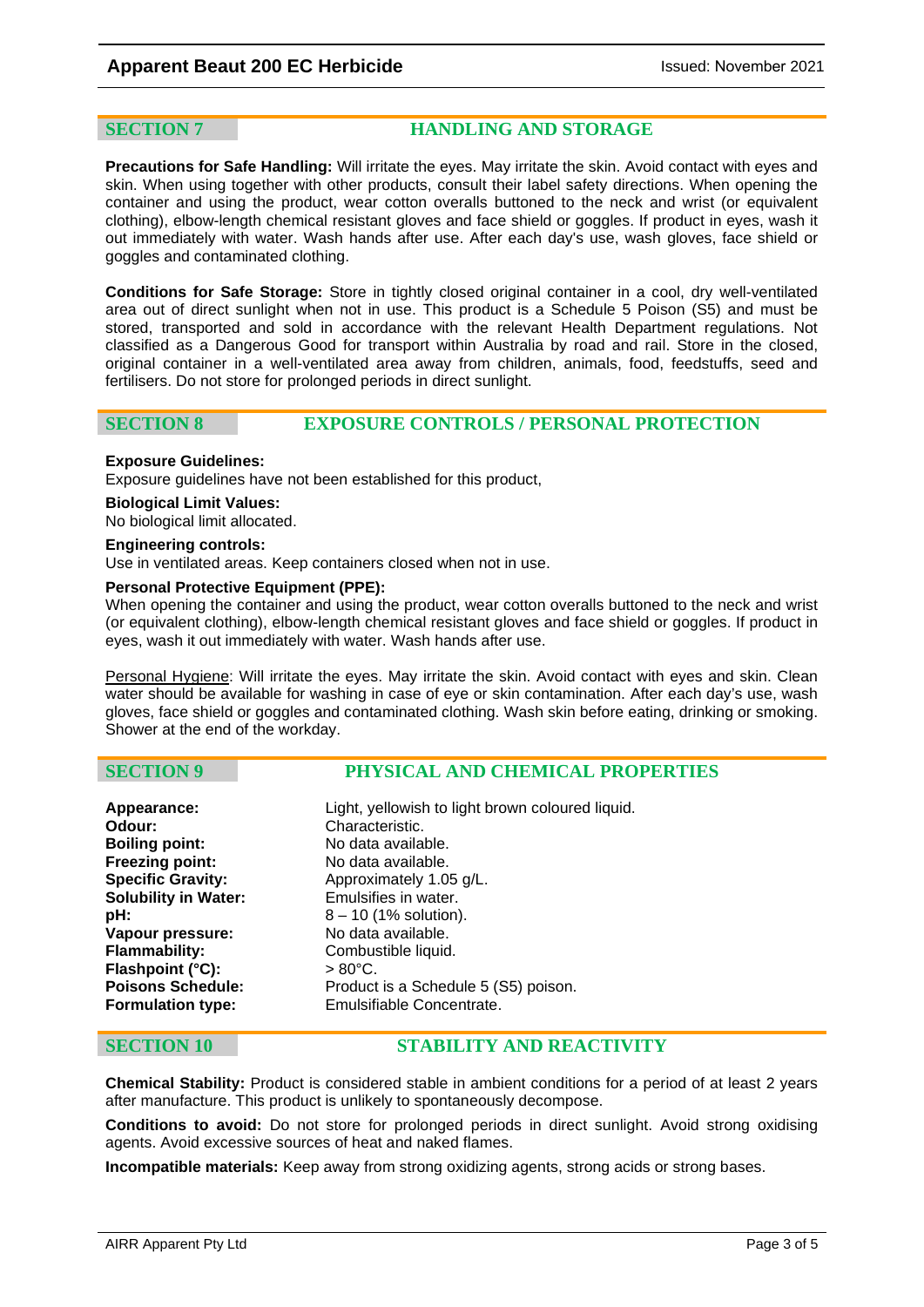# **SECTION 10 STABILITY AND REACTIVITY**

**Hazardous decomposition products:** When the product is heated to high temperatures, thermal decomposition may generate toxic and noxious fumes, including carbon monoxide, carbon dioxide, nitrogen oxides,other nitrogen compounds and hydrogen cyanide gas.

**Hazardous reactions:** Not known to polymerise.

# **SECTION 11 TOXICOLOGICAL INFORMATION**

No specific data is available for this product as no toxicity tests have been conducted on this product. Information presented is our best judgement based on similar products and/or individual components. As with all products for which limited data is available, caution must be exercised through the use of protective equipment and handling procedures to minimise exposure.

### *Potential Health Effects:*

### **ACUTE EFFECTS**

- **Swallowed:** The LD<sub>50</sub> (rat) > 2000 mg/kg (similar product). May cause gastrointestinal irritation, nausea, vomiting and diarrhoea.
- **Eye:** May cause severe eye irritation. May cause redness and lachrymation.
- **Skin:** This product has a low dermal toxicity. The dermal LD<sub>50</sub> in the rabbit is > 2000 mg/kg.
- **Inhaled:** No adverse effects are anticipated from single exposure to vapour. Mist may cause irritation of upper respiratory tract (nose and throat).

### **Long Term Exposure:**

In studies with laboratory animals, butafenacil did not cause reproductive toxicity, teratogenicity or carcinogenicity. Butafenacil may cause damage to organs through prolonged or repeated exposure if swallowed. The substance or mixture is classified as specific target organ toxicant, repeated exposure, category 2. – Liver.

# **SECTION 12 ECOLOGICAL INFORMATION**

**Environmental Toxicology:** Butafenacil is highly toxic to algae EC<sub>50</sub> = 0.0025 mg/L (72 hour), moderately toxic to fish LC50 5 mg/L (*Oncorhynchus mykiss* – Rainbow trout) and moderately toxic to *Daphnia magna* – Water flea (LC<sub>50</sub> = > 8.3 mg/L 48 hour). Low toxicity to birds LD<sub>50</sub> > 2250 mg/kg (*Colinus virginianus* – Northern Bobwhite) Do not contaminate sewers, drains, dams, creeks or any other waterways with product or the used container. Moderate toxicity to bees. Low toxicity to earthworms LC50 1250 mg/kg

**Environmental Properties:** Butafenacil is not persistent in soils (half-life = < 7 days) and has low to moderate mobility. Butafenacil is not persistent in water (half-life  $= 3 - 6$  days). Butafenacil is not readily biodegradable. Butafenacil does not bioaccumulate.

# **SECTION 13 DISPOSAL CONSIDERATIONS**

**Spills and Disposal:** Persons involved in cleanup require complete skin protection - see Section 8. Spills and Disposal: Keep material out of streams and sewers. Dispose of drummed wastes, including decontamination solution in accordance with the requirements of Local or State Waste Management Authorities. In rural areas contact ChemClear [http://www.chemclear.com.au](http://www.chemclear.com.au/) for help with collection of unwanted rural chemicals.

**Disposal of empty containers:** Triple-rinse containers before disposal. Add rinsings to spray tank. Do not dispose of undiluted chemicals on site. If recycling, replace cap and return clean containers to recycler or designated collection point. If not recycling, break, crush, or puncture and deliver empty packaging to an approved waste management facility. If an approved waste management facility is not available, bury the empty packaging 500 mm below the surface in a disposal pit specifically marked and set up for this purpose, clear of waterways, desirable vegetation and tree roots, in compliance with relevant local, state or territory government regulations. Do not burn empty containers or product.